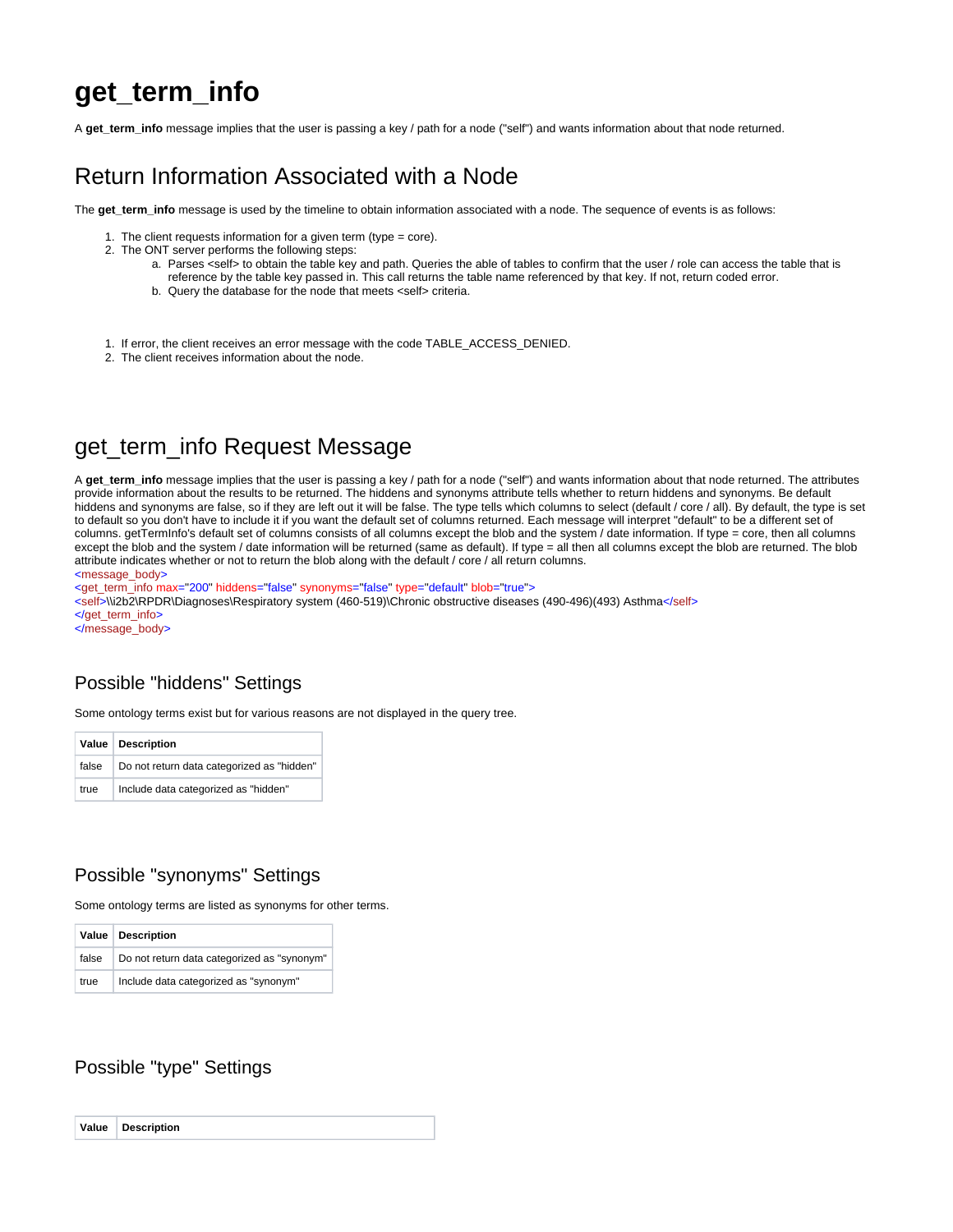|      | default   Return all data except system / date information         |
|------|--------------------------------------------------------------------|
| core | Return all data except system / date information (same as default) |
| all  | Return all data                                                    |

### Possible "blob" Settings

|       | Value   Description                                               | <b>Example</b> |
|-------|-------------------------------------------------------------------|----------------|
| false | Do not return data stored as a blob or clob $\vert$ xml. comments |                |
| true  | Return xml and comments                                           |                |

# get\_term\_info Response Message

| The request has the following settings:                                                                            |
|--------------------------------------------------------------------------------------------------------------------|
| type=default                                                                                                       |
| blob=false                                                                                                         |
| Example:                                                                                                           |
| <message_body></message_body>                                                                                      |
| <concepts></concepts>                                                                                              |
| <concept></concept>                                                                                                |
| <level>4</level>                                                                                                   |
| <key>\\i2b2\RPDR\Diagnoses\Respiratory system (460-519)\Chronic obstructive diseases (490-496)(493) Asthma</key>   |
| <name>Asthma </name>                                                                                               |
| <synonym_cd>N</synonym_cd>                                                                                         |
| <visualattributes>FA </visualattributes>                                                                           |
| <totalnum></totalnum>                                                                                              |
| <basecode>ICD9:493</basecode>                                                                                      |
| <facttablecolumn>concept_cd</facttablecolumn>                                                                      |
| <tablename>concept_dimension</tablename>                                                                           |
| <columnname>concept_path</columnname>                                                                              |
| <columndatatype>T</columndatatype>                                                                                 |
| <operator>LIKE</operator>                                                                                          |
| <dimcode>\RPDR\Diagnoses\Respiratory system (460-519)\Chronic obstructive diseases (490-496)(493) Asthma</dimcode> |
| <comment></comment>                                                                                                |
| <tooltip>Diagnoses \ Respiratory system \ Chronic obstructive diseases \ Asthma</tooltip>                          |
|                                                                                                                    |
|                                                                                                                    |
|                                                                                                                    |
|                                                                                                                    |
|                                                                                                                    |
| The request has the following settings:                                                                            |
| type=default                                                                                                       |
| blob=true                                                                                                          |
| Example:                                                                                                           |
| <message_body></message_body>                                                                                      |
| <concepts></concepts>                                                                                              |
| <concept></concept>                                                                                                |
| <level>5</level>                                                                                                   |
| <key>\\rpdr\RPDR\Labtests\LAB(LLB16) Chemistry(LLB31) Anemia Related Studies\B12USAT\BC1-107</key>                 |
| <name>B12 unsat bind (Test:bc1-107)</name>                                                                         |
| <synonym_cd>N</synonym_cd>                                                                                         |
| <visualattributes>LA </visualattributes>                                                                           |
| <totalnum>0</totalnum>                                                                                             |
| <basecode>BC1-107</basecode>                                                                                       |
| <metadataxml></metadataxml>                                                                                        |
| <valuemetadata></valuemetadata>                                                                                    |
| <version>3.02</version>                                                                                            |
| <creationdatetime>10/07/2002 15:08:07</creationdatetime>                                                           |
| <testid>BC1-107</testid>                                                                                           |
| <testname>B12 UNSAT BIND</testname>                                                                                |
| <datatype>PosFloat</datatype>                                                                                      |
| <codetype>TST</codetype>                                                                                           |
| <loinc>2171-7</loinc>                                                                                              |
| <flagstouse>HL</flagstouse><br><oktousevalues>Y</oktousevalues>                                                    |